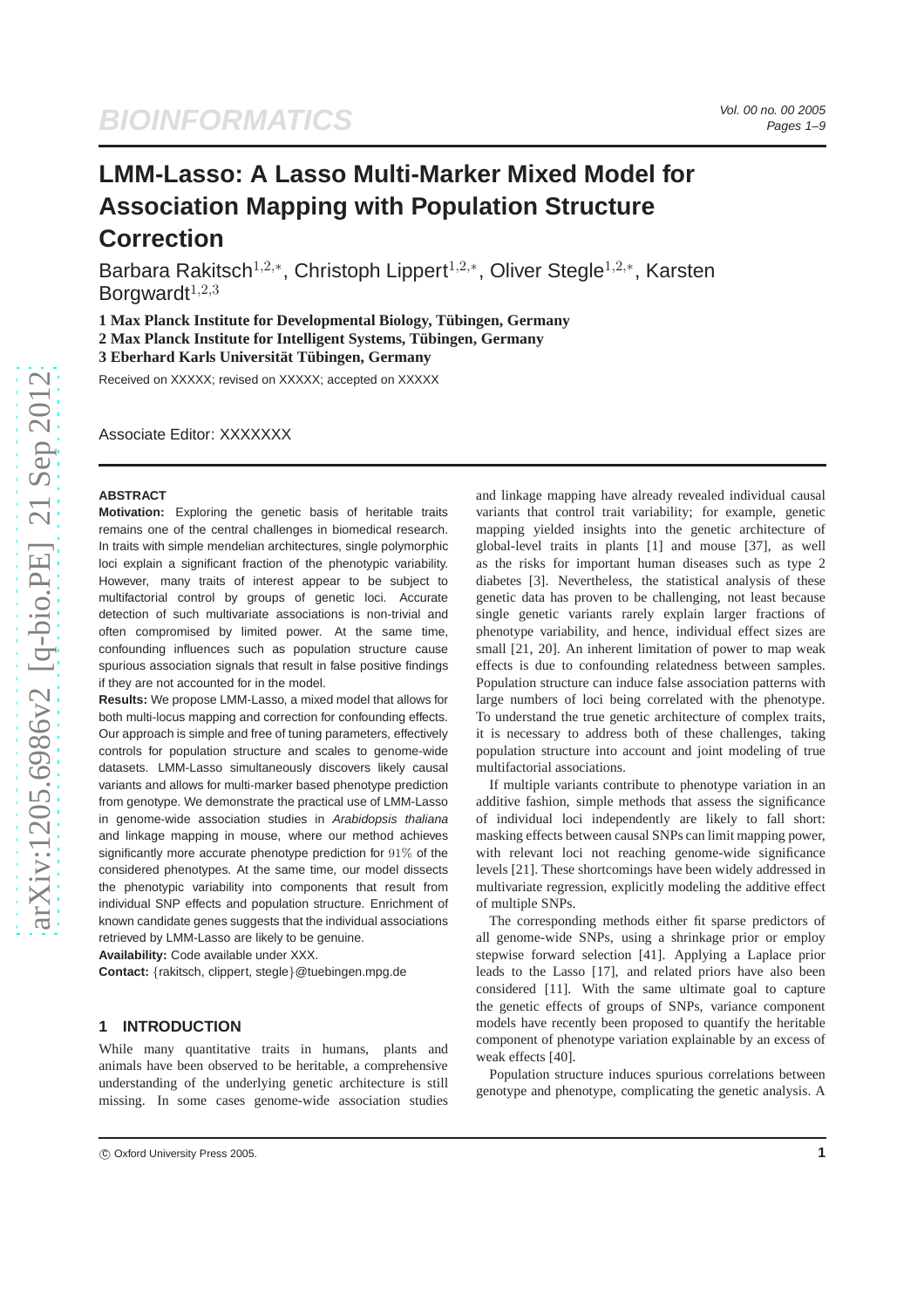major source of these effects can be understood as deviation from the idealized assumption that the samples in the study population are unrelated. Instead, population structure in the sample is difficult to avoid and even in a seemingly stratified sample, the extent of hidden structure cannot be ignored [24]. Models that account for the presence of such structure are routinely applied and have been shown to greatly reduce the impact of this confounding source of variability. For instance, EIGENSTRAT builds on the idea of extracting the major axes of population differentiation using a PCA decomposition of the genotype data [28], and subsequently including them into the model as additional covariates. Linear mixed models [42, 13, 43, 14, 18] provide for more fine-grained control by modeling the contribution of population structure as a random effect, providing for an effective correction of family structure and cryptic relatedness.

While both, correction for population structure and joint mapping of multiple weak effects, have been addressed in isolation, few existing approaches are capable of addressing both aspects jointly. In line with EIGENSTRAT, the authors of [11, 17] add principal components to the model to correct for population structure. In parallel to our work, Segura et. al [35] have proposed a related multi-locus mixed model approach, however employing step-wise forward selection instead of using the Lasso.

Here, we propose a novel analysis approach that combines multivariate association analysis with accurate correction for population structure. Our method allows for joint identification of sets of loci that individually have small effects and at the same time accounts for possible structure between samples. This joint modeling explains larger fractions of the total phenotype variability while dissecting it in variance components specific to individual SNP effects and population effects.

Our approach bridges the advantages of linear mixed models with Lasso regression, hence, modeling complex genetic effects while controlling for relatedness in a comprehensive fashion. The proposed LMM-Lasso is conceptually simple, computationally efficient and scales to genome-wide settings. Experiments on semi-empirical data show that the rigorous combination of Lasso and mixed modeling approaches yields greater power to detect true causal effects in a large range of settings. In retrospective analyses of studies from *Arabidopsis* and mouse, we show that through joint modeling of population structure and individual SNP effects, LMM-Lasso results in superior models of the genotype to phenotype map. These yield better quantitative predictions of phenotypes while selecting only a moderate number of SNP with individual effects. Additional evidence of the effects uncovered by LMM-Lasso likely being real is given by an enrichment analysis, suggesting that the hits obtained are often in the vicinity of genes with known implication for the phenotype.

## **2 MULTIVARIATE LINEAR MIXED MODELS**

Our approach builds on multivariate statistics, explaining the phenotype variability by a sum of individual genetic effects and random confounding variables. In brief, the phenotype of  $m$ samples  $y = (y_1, \ldots, y_m)$  is expressed as the sum of n SNPs  $S = (s_1, \ldots, s_n)$ 

$$
\mathbf{y} = \underbrace{\sum_{j=1}^{n} \beta_j \mathbf{s}_j}_{\text{confounding}} + \underbrace{\mathbf{u}}_{\text{noise}} + \underbrace{\psi}_{\text{noise}}.
$$
 (1)

Here,  $\psi$  denotes observation noise and u are confounding influences. Confounding influences in genetic mapping are typically not directly observed, however their Gaussian covariance K can in many cases be estimated from the observed data. To account for confounding by population structure, K can be reliably estimated from genetic markers, for example using the realized relationship matrix which captures the overall genetic similarity between all pairs of samples [10]. Similarly, in genetic analyses of gene expression, K can be fit to capture and correct for the confounding effect of gene expression heterogeneity [19, 6]. Marginalizing over the random effect u results in a Gaussian marginal likelihood model [13] whose covariance matrix accounts for confounding variation and observation noise.

The resulting mixed model is typically considered in the context of single candidate SNPs, i.e. restricting the sum in Eq. (1) to a particular SNP while ignoring all others [42, 13, 43, 14, 18]. While computationally efficient and easy to interpret, this independent analysis can be compromised by complex genetic architectures with some genetic factors masking others [27]. Some improvement can be achieved by step-wise regression or forward selection, which has recently been extended to the mixed model framework [41, 35]. However as any step-wise procedure in general, these approaches are prone to retrieving local optima as the order in which SNP markers are added matters. As an alternative, we propose an efficient approach to carry out joint inference in the model implied by Eq. (1). Our approach assesses all SNPs at the same time while accounting for their interdependencies and without making any assumptions on their ordering. To allow for applications to genome-wide SNP data, we place a Laplacian shrinkage prior over the fixed effects  $\beta_i$ , assigning zero effect size to the majority of SNPs as done in the classical Lasso [36].

We call this approach LMM-Lasso as it combines the advantages of established linear mixed models (LMM) with sparse Lasso regression. The resulting model allows for dissecting the explained phenotype variance into a component due to individual SNP effects and effects caused by confounding structure.

#### **2.1 Linear mixed model Lasso**

Let S denote the  $m \times n$  matrix of n SNPs for m individuals,  $s_i$  is then the  $m \times 1$  vector representing SNP j. We model the phenotype for m individuals,  $y = (y_1, \ldots, y_m)$  as the sum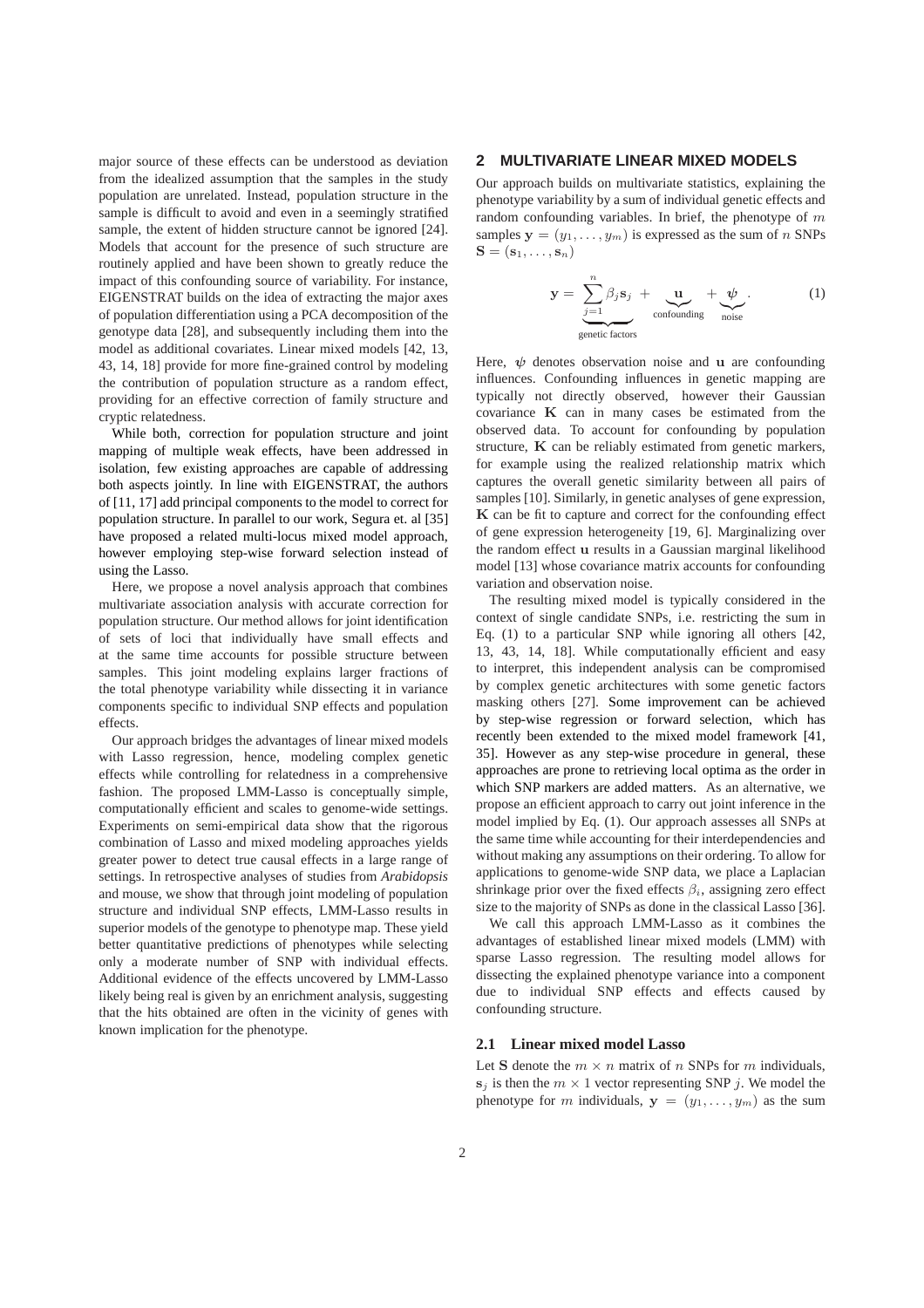of genetic effects  $\beta_j$  of SNPs  $s_j$  and confounding influences u (see Eq. (1)). The genetic effects are treated as fixed effects, whereas the confounding influences are modeled as random effects. The genetic effect terms are summed over genomewide polymorphisms, where the great majority of SNPs has zero effect size, i.e.  $\beta_j = 0$ , which is achieved by a Laplace shrinkage prior on all weights. The random variable u is not observed directly. Instead, we assume that the distribution of u is Gaussian with covariance **K**,  $\mathbf{u} \sim \mathcal{N}(0, \sigma_g^2 \mathbf{K})$ .

Assuming Gaussian noise,  $\psi \sim \mathcal{N}(0, \sigma_e^2 \mathbf{I})$ , and marginalizing over the random variable u, we can write down the conditional posterior distribution over the weight vector  $\beta$ :

$$
p(\boldsymbol{\beta} | \mathbf{y}, \mathbf{S}, \mathbf{K}, \sigma_g^2, \sigma_e^2, \lambda) \propto
$$
\n
$$
\underbrace{\mathcal{N}(\mathbf{y} | \sum_{j=1}^n \beta_j \mathbf{s}_j, \sigma_g^2 \mathbf{K} + \sigma_e^2 \mathbf{I}) \prod_{j=1}^n e^{-\frac{\lambda}{2} |\beta_j|_1}}_{\text{marginal likelihood}}.
$$
\n(2)

Here,  $\lambda$  denotes the sparsity hyperparameter of the Laplace prior,  $\sigma_e^2$  is the residual noise variance and  $\sigma_g^2$  denotes the variance of the random effect components.

#### **2.2 Parameter inference**

Learning the hyperparameters  $\Theta = \{\lambda, \sigma_g^2, \sigma_e^2\}$  and the weights  $\beta$  jointly is a hard non-convex optimization problem. Here, we propose a combination of fitting some of these parameters on the null model with the individual SNP effects excluded and reduction to a standard Lasso regression problem.

*Null-modell fitting* To obtain a practical and scalable algorithm, we first optimize  $\sigma_g^2$ ,  $\sigma_e^2$  by Maximum Likelihood under the null model, ignoring the effect of individual SNPs. The analogous procedure is widely used in single-SNP mixed models, and has been shown to yield near-identical result to an exact approach [14]. To speed up the computations needed, we optimize the ratio of the random effect and the noise variance,  $\delta = \sigma_e^2/\sigma_g^2$ , which can be optimized efficiently by using computational tricks proposed elsewhere [18]:

$$
p(\boldsymbol{\beta} \mid \mathbf{y}, \mathbf{S}, \mathbf{K}, \sigma_g^2, \delta, \lambda) \propto \mathcal{N}(\mathbf{y} \mid \sum_{j=1}^n \beta_j \mathbf{s}_j, \sigma_g^2(\mathbf{K} + \delta \mathbf{I})) \prod_{j=1}^n e^{-1}
$$
\n(3)

Briefly, we compute the eigendecomposition of the covariance  $K = U \text{diag}(\mathbf{d}) \mathbf{U}^T$  which can be used to rotate the data such that the covariance matrix of the normal distribution is isotropic. We carry out one-dimensional numerical optimization of the marginal likelihood (Eq. (2)) with respect to  $\delta$ , whereas  $\sigma_g^2$  can be optimized in closed form in every evaluation.

*Reduction to standard Lasso problem* Having fixed δ, we use the eigendecomposition of  $K$  again to rotate our data such that the covariance matrix becomes isotropic:

$$
p(\boldsymbol{\beta} \mid \tilde{\mathbf{y}}, \tilde{\mathbf{S}}, \mathbf{K}, \sigma_g^2, \lambda) \propto \mathcal{N}(\tilde{\mathbf{y}} \mid \sum_{j=1}^n \beta_j \tilde{\mathbf{s}}_j, \sigma_g^2 \mathbf{I}) \prod_{j=1}^n e^{-\frac{\lambda}{2} |\beta_j|_1}
$$
\n(4)

Here,  $\tilde{S}$  denote the rotated and rescaled genotypes and  $\tilde{y}$  the respectively phenotypes:

$$
\tilde{\mathbf{S}} = (\text{diag}(\mathbf{d}) + \delta \mathbf{I})^{-\frac{1}{2}} \mathbf{U}^{\mathbf{T}} \mathbf{S}, \quad \tilde{\mathbf{y}} = (\text{diag}(\mathbf{d}) + \delta \mathbf{I})^{-\frac{1}{2}} \mathbf{U}^{\mathbf{T}} \mathbf{y}.
$$

Using this transformation, the task of determining the most probable weights in Eq. (4) is now equivalent to the Lasso regression model, since maximizing the posterior with respect to  $\beta$  is equivalent to minimizing the negative log of Eq. (4):

$$
\min_{\boldsymbol{\beta}} \frac{1}{\sigma_g^2} ||\tilde{\mathbf{y}} - \tilde{\mathbf{S}}\boldsymbol{\beta}||_2 + \lambda ||\boldsymbol{\beta}||_1.
$$

A related algorithm for combining random effects with the Lasso has been proposed in [34], which includes a generalized linear mixed models with  $\ell_1$ -penalty at the cost of higher computational complexity. An appropriate setting of  $\lambda$  can be found by cross-validation to maximize the overall predictive performance or stability selection [22].

The computational efficiency of the two-stage procedure proposed here depends on the approximation to fit  $\delta$  on the null model, allowing for the reduction of the problem to standard Lasso regression. For univariate single-SNP mixed models, efficient optimization of  $\delta$  for each SNP can be done by recently proposed computational tricks [18, 45]. Unfortunately, these techniques cannot be directly applied in the multivariate setting. In principle it is possible to extend the cross-validation to optimize over pairs  $(\delta, \lambda)$ . However, this remains impracticable for most datasets due to the additional computational cost implied and hence we consider optimizing  $\delta$  on the null model in the experiments [14].

#### **2.3 Phenotype prediction**

 $-\frac{\lambda}{2}$ | $\beta$ test individuals. The predictive distribution can be derived by Given a trained LMM-Lasso model on a set of genotype and phenotypes, we can predict the unobserved phenotype of conditioning the joint distribution over all individuals on the training individuals [31], resulting in a Gaussian predictive distribution  $p(\mathbf{y}^* | \mathbf{y}, \mathbf{S}^*, \mathbf{S}) = \mathcal{N}(\mathbf{y}^* | \boldsymbol{\mu}^*, \boldsymbol{\Sigma}^*)$ , with

$$
\mu^* = \underbrace{\mathbf{S}^* \beta}_{\text{Lasso prediction}} + \underbrace{\mathbf{K}_{\mathbf{S}^* \mathbf{S}} (\mathbf{K} + \delta \mathbf{I})^{-1} (\mathbf{y} - \mathbf{S} \beta)}_{\text{Random effect prediction}}
$$

$$
\Sigma^* = \sigma_g^2 (\mathbf{K}_{\mathbf{S}^* \mathbf{S}^*} + \delta \mathbf{I}) - \sigma_g^2 \mathbf{K}_{\mathbf{S}^* \mathbf{S}} (\mathbf{K} + \delta \mathbf{I})^{-1} \mathbf{K}_{\mathbf{S} \mathbf{S}^*}.
$$

$$
(5)
$$

The mean prediction is a sum of contributions from the Lasso component and the random effect part, which is similar to BLUP [32]. The matrix  $\mathbf{K}_{S\cdot S}$  denotes the covariance matrix between the test individuals  $S^*$  and the train individuals S,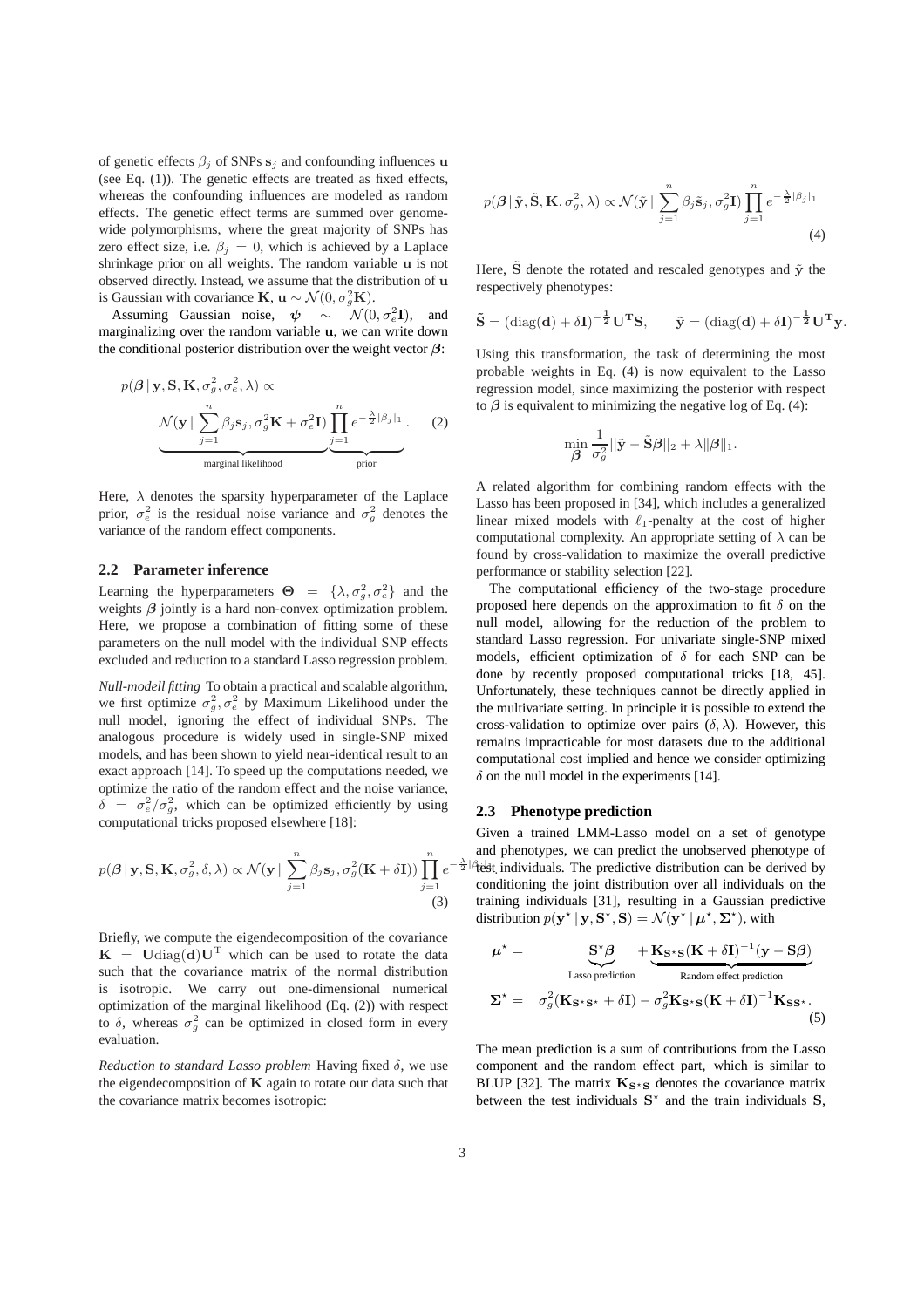$K_{S^*S^*}$  is the covariance matrix between all test individuals and  $\mathbf{K} := \mathbf{K}_{SS}$  is the covariance matrix between all training individuals, which with slight abuse of notation are denoted by their genetics S.

## **2.4 Choice of the random effect covariance to account for population structure**

Depending on the application, the random effect covariance K can be chosen in a variety of ways. Here, we discuss specific options to account for population structure.

*Choice of genetic similarly matrix* For the identity by descent matrix (IBD), an entry is defined as the predicted proportion of the genome that is identical by descent given the pedigree information. In contrast, the identity by state matrix (IBS) simply counts the number of loci on which the samples agree, where as the realized relationship matrix (RRM) is calculated as the linear kernel between the SNPs [10]. In subsequent experiments, we have used the realized relationship matrix. An example for the RRM-matrix derived from the *Arabidopsis thaliana* dataset is given in Figure S1.

*Realized relationship matrix and relationship to Bayesian linear regression* From a Bayesian perspective, employing the realized relationship matrix as the covariance matrix is equivalent to integrating over all SNPs in a linear additive model with an independent Gaussian prior over the weights  $\mathcal{N}(\boldsymbol{\beta} | 0, \sigma_g^2 \mathbf{I})$  [7]. The choice of a Gaussian prior leads to a dense posterior distribution, reflecting the *a priori* belief that a large fraction of SNPs jointly contribute to phenotype variability. This prior choice is in sharp contrast to the generally accepted opinion that most SNPs are not causal.

Thus, choosing this particular covariance matrix  $K$  can be regarded as modeling genetic effects that are confounded due to population structure or are small additive infinitesimal effects, whereas single SNPs that have a sufficiently large effect size are directly included in the Lasso of model.

#### **2.5 Scalability and runtime**

The appeal of the LMM-Lasso is a runtime performance comparable the standard LASSO. The difference is a one-time off cubic cost for the decomposition of the random effect matrix K to rotate the genotype and phenotype data (see Section 2.2).

To demonstrate the applicability to genome-wide datasets, we have empirically measured the runtime for computing the complete path of sparsity regularizers on the synthetic dataset, consisting of 1,196 plants and 213,624 SNPs. On a single core of a Mac Pro (3GHz, 12 MB L2-Cache, 16GB Memory), the Lasso required 145 minutes CPU time and the LMM-Lasso 146 minutes of CPU time.

If needed, the runtime of LMM-Lasso could be improved in several ways. First, if the number of samples is large (m  $> 10<sup>5</sup>$ ), the runtime is dominated by the decomposition of K and rotating the data for the optimization of  $\delta$ . As shown in [18], reducing the covariance  $\bf{K}$  to a low-rank representation calculated from a small subset of  $n_s$  SNPs, yields very

similar results while reducing the runtime from  $O(m^2n)$  to  $O(mn_s^2)$ . Second, the runtime of the  $\ell_1$ -solver is heavily dependent on the optimization method used. Fortunately, the development of new and efficient  $\ell_1$ -solvers is still an active area of research. New approaches include parallelized coordinate descent algorithms [2] and screening tests that are able to prune away SNPs that are guaranteed to have zero weights [39], avoiding to load the complete genotype matrix into the working memory.

## **3 METHODS AND MATERIAL**

#### **3.1** *Arabidopsis thaliana*

We obtained genotype and phenotype data for up to 199 accessions of *Arabidopsis thaliana* from [1]. Each genotype comprises 216,130 single nucleotide polymorphisms per accession. We study the group of phenotypes related to the flowering time of the plants. We excluded phenotypes that were measured for less than 150 accessions to avoid possible small sample size effects, resulting in a total of 20 flowering phenotypes that were considered. The relatedness between individuals ranges in a wide spectrum leading to a complex population structure [26].

#### **3.2 Mouse inbred population**

We also obtained genotype and phenotype data for 1,940 mice from a multi-parent inbred population [37]. Each individual genotype comprises of 12,226 single nucleotide polymorphisms. All mice were derived from eight inbred strains and were crossed to produce a heterogenous stock. The phenotypes span a large variety of different measurements ranging from biochemical to behavioral traits. Here, we focused on 273 phenotypes which have numeric or binary values.

#### **3.3 Semi-empirical data**

To assess the accuracy of alternative methods for variable selection, we considered a semi-empirical example based on the extended *A. thaliana* dataset [12] consisting of 1196 plants. We considered real phenotype data to obtain realistic background signal that is subject to population structure. In addition to this empirical background, we added simulated associations with different effect sizes and a range of complexities of the genetic models. For full details of the simulation procedure and the evaluation of associations recovered by different methods, see supplementary text.

#### **3.4 Preprocessing**

We standardized the SNP data which has the effect that SNPs with a smaller MAF have a larger effect size as reported in [8]. On the phenotypes, we performed a Box-Cox transformation [33] and subsequently standardized the data.

#### **3.5 Model Selection**

Variation of the model complexity of Lasso Methods can either be done by choosing the number of active SNPs or equivalently by varying the hyperparameter  $\lambda$  explicitly. For the benefit of direct interpretability, we chose to vary the number of active SNPs. For a fixed number of selected SNPs, we find the corresponding hyperparameter  $\lambda$  by a combination of bracketing and bisection as done in [38].

To select which of these Lasso-model is most suitable, we consider alternative strategies, depending on the objective.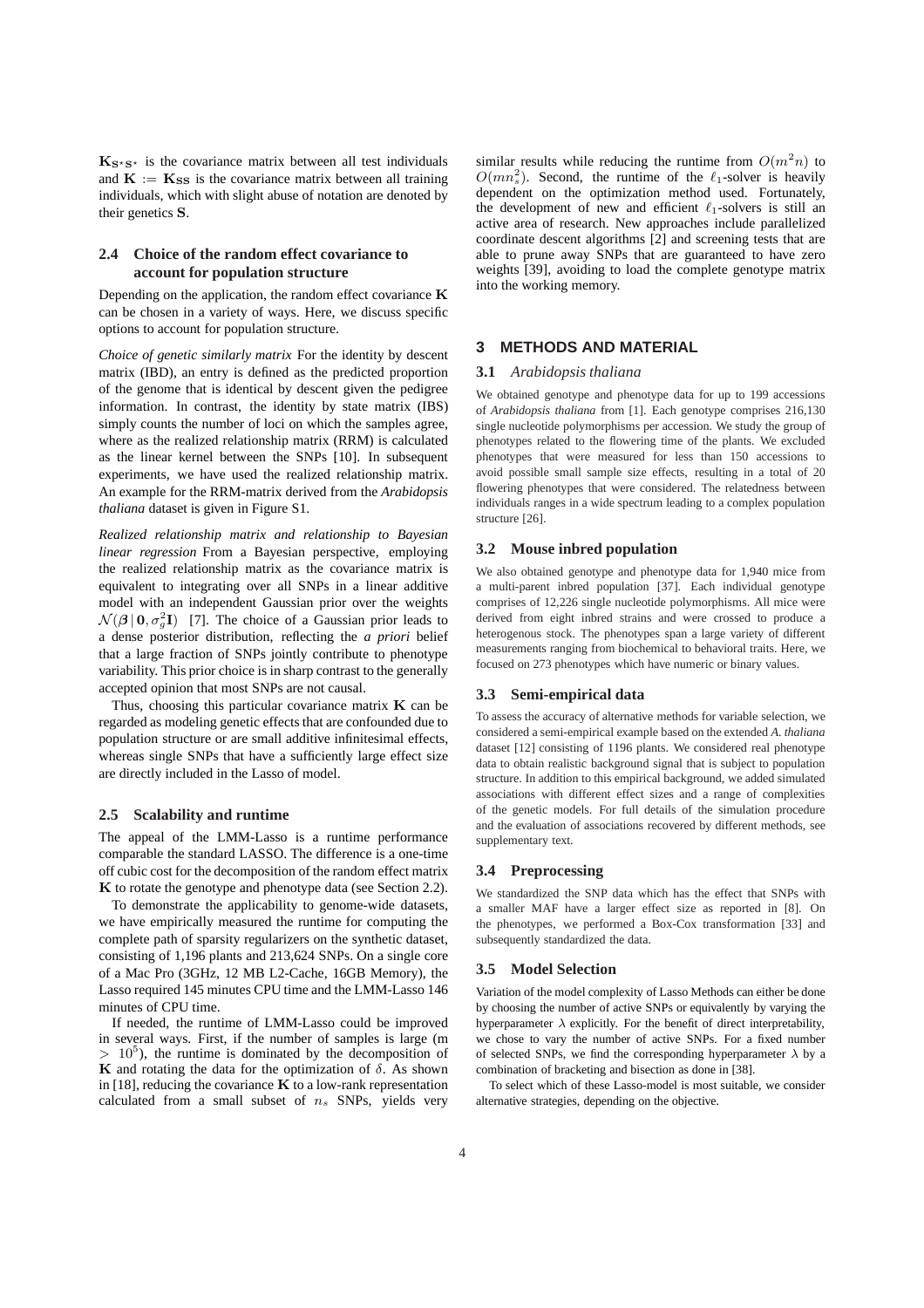- 1. **Phenotype prediction** To predict phenotypes, we use 10-fold cross-validation. We split the data randomly into 10 folds. Each fold is once picked as test dataset, with all other folds being used for training the model. The model is selected to maximize the explained variance on the test set. In this comparison, we considered models with different numbers of SNPs, varying from  $\{0, 1, 2, \ldots, 10, 20, 30, \ldots, 100, 150, 200, 250\}$  with the additional constraint that the number of active SNPs shall not exceed the number of samples.
- 2. **Variable selection** To assess the significance of individual features, we consider stability Selection [22]. Here, we fix the number of active SNPs to 20 and draw randomly 90% of the data 100 times. Significance estimates can be deduced from the selection frequency of individual SNPs (see [22]).

To obtain a complete ranking of features, as used to evaluate models in the simulation study, we use the LASSO regularization path and rank features by the order of inclusion into the model.

## **4 RESULTS**

## **4.1 Semi-empirical setting with known ground truth**



Fig. 1: **Evaluation of alternative methods on semi-empirical GWAS datasets, mimicking population structure as found in** *Arabidopsis thaliana*. **(a)** Precision-Recall Curve for recovering simulated causal SNPs using alternative methods. Shown is precision (TP/(TP+FP)) as a function of the recall (TP/(TP+FN)). **(b)** Alternative evaluation of each method on the identical dataset using Receiver operating characteristics (ROC). Shown is the True Positive Rate (TPR) as a function of the False Positive Rate (FPR).

We assessed the ability of LMM-Lasso to recover true genotype to phenotype associations in a semi-empirical simulated dataset. To ensure realistic characteristics of population structure, we simulated confounding such that it borrows key characteristics from *Arabidopsis thaliana*, a strongly structured population.

To compare our method to existing techniques, we considered the standard Lasso, which models all SNPs jointly but without correcting for population structure, as well as univariate Linear Mixed Models, which effectively control for confounding, but consider each SNP in isolation. As a baseline, we also considered a standard univariate Linear Model (LM), which neither accounts for confounding nor considers joint effects due to complex genetic architectures. Both, the standard Lasso and LMM-Lasso were fit in identical ways (See Section 3.5). For the linear mixed model and the LMM-Lasso, we used the RRM as covariance matrix and fit  $\delta$  on the null model. For univariate models, the ranking of individual SNPs was done according to their p-values, for multivariate models we considered the order of inclusion into the model. A fair comparison between the univariate and multivariate methods is difficult as the univariate methods select blocks of linked markers, whereas the multivariate methods select only one representative marker per block (see Supplementary text S1, Section 1).

#### *LMM-Lasso ranks causal SNPs higher than alternative methods*

First, we compared the alternative methods in terms of their accuracy in recovering SNPs with a true simulated association (Figure 1a). Methods that account for population structure (LMM-Lasso, LMM) are more accurate than their counter parts, with LMM-Lasso performing best. While the linear mixed model performs well at recovering strong associations, the independent statistical testing falls short in detecting weaker associations which are likely masked by stronger effects (Figure S2a). Comparing methods that account for population structure and naive methods, we observe that accounting for this confounding effect avoids the selection of SNPs that merely reflect relatedness without a causal effect (Figure S2b). An alternative evaluation, which considers the receiver operating characteristic curve, given in Figure 1b, yields identical conclusions.

Next, we explored the impact of variable simulation settings. As common in the literature, we used the area under the precisionrecall curve as a summary performance measure to compare different algorithms. Precision and recall both depend on the decision threshold, above which a marker is predicted to be activated. By varying this threshold, one obtains a precision-recall curve. Figure 2a shows the area under the precision recall curve as a function of an increasing ratio of population structure and independent environmental noise. When the confounding population structure is weak, both the Lasso and the LMM-Lasso perform similar. As expected, the benefits of population structure correction in LMM-Lasso are most pronounced in the regime of strong confounding.

We also examined the ability of each method to recover genetic effects for increasing complexities of the genetic model, varying the number of true causal SNPs while keeping the overall genetic heritability fixed (Figure 2b). LMM-Lasso performs better than alternative methods for the whole range of considered settings with the difference in accuracy being the largest for genetic architectures of medium complexity. In a nutshell, these results show that, in the regime of a larger number of true weak associations, it is advantageous to include a genetic covariance  $K$  that accounts for some of the weak effects [40].

The identical effect is observed when varying the ratio between true genetic signal versus confounding and noise (Figure 2c). Again, the performance of the LMM-Lasso is superior to all other methods and the strengths are particularly visible for medium signal to noise ratios.

### **4.2 LMM-Lasso explains the genetic architecture of complex traits in model systems**

Having shown the accuracy of LMM-Lasso in recovering causal SNPs in simulations, we now demonstrate that the LMM-Lasso better models the genotype-to-phenotype map in *Arabidopsis thaliana* and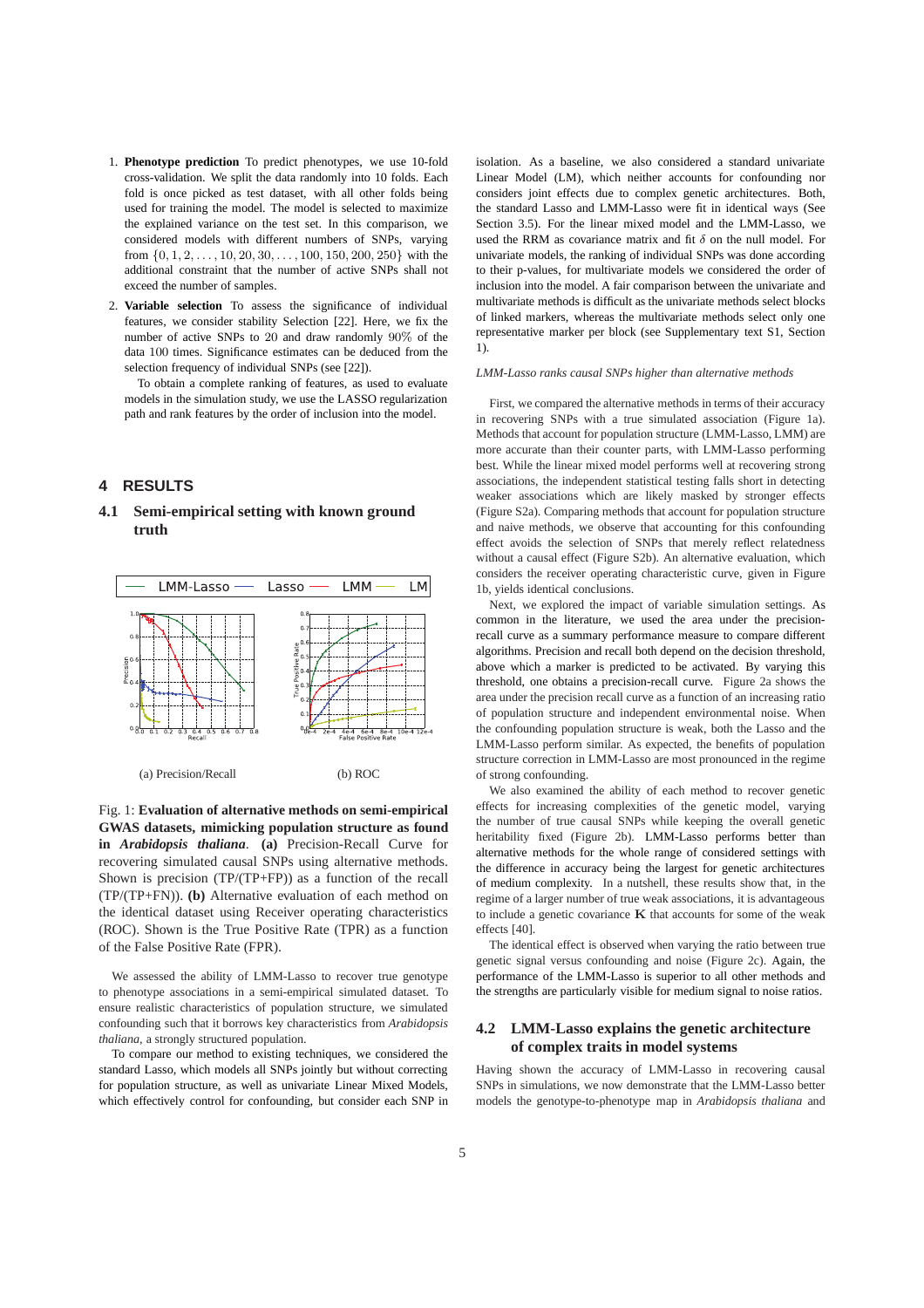

(a) Population structure strength (b) Trait complexity: Varying Number of (c) Trait complexity: Varying signal strength Causal SNPs

Fig. 2: **Evaluation of alternative methods on the semi-empirical GWAS dataset for different simulation settings.** Area under precision recall curve for finding the true simulated associations. Alternative simulation parameters have been varied in a chosen range. **(a)** Evaluation for different relative strength of population structure  $\sigma_{\text{pop}}$ . **(b)** Evaluation for true simulated genetic models with increasing complexity (more causal SNPs). (c) Evaluation for variable signal to noise ratio  $\sigma_{\rm sig}$ .

mouse [37]. Here, we focus on 20 flowering time phenotypes for *Arabidopsis thaliana*, which are well characterized, and 273 mouse phenotypes which are relevant to human health.

*LMM-Lasso more accurately predicts phenotype from genotype and uncovers sparser genetic models* First, we considered phenotype prediction to investigate the capability of alternative methods to explain the joint effect of groups of SNPs on phenotypes. To measure for the predictive power, we assessed which fraction of the total phenotypic variation can be explained by genotype using different methods [25]. Explained variance is defined as the fraction of the total variance of the phenotype that can be explained by the model and in our experiments equals one minus the mean squared error as we preprocesed the data to have zero-mean and unit-variance. We avoided prediction on the training data, as for all methods this leads to anti-conservative estimates of variance explained due to overfitting (see Figure S 4 for a comparison).

Figure 3a and 3b show the explained variance of the two methods on the independent test data set for each phenotype in the two datasets. For both model organisms, LMM-Lasso explained at least as much variation as the Lasso. We omitted the univariate methods, as their performance is generally lower due to the simplistic assumption of a single causal SNP (See Figure S4 for comparative predictions in *Arabidopsis thaliana*). In a fraction of 85.00% of the *Arabidopsis thaliana* and 91.58% of the mouse phenotypes, LMM-Lasso was more accurate in predicting the phenotype and thus explained a greater fraction of the phenotype variability from genetic factors than the Lasso. In contrast, Lasso achieved better performance in only 15% of the *Arabidopsis thaliana* and 8.42% of the mouse phenotypes. Beyond an assessment of the genetic component of phenotypes, LMM-Lasso dissects the phenotypic variability into the contributions of individual SNPs and of population structure. Figure 3c and 3d show the number of SNPs selected in the respective genetic models for prediction. With the exception of two phenotypes, LMM-Lasso selected substantially fewer SNPs than the Lasso, suggesting that the Lasso includes additional SNPs into the model to capture the effect of population structure through an additional set of individual SNPs. This observation is in line

with the insights derived from the simulation setting where the majority of excess SNPs selected by Lasso are indeed driven by population effects (S 2b). Although the genetic models fit by LMM-Lasso are substantially sparser, they nevertheless suggest complex genetic control by multiple loci. In 90.00% of *Arabidopsis thaliana* and in 66.06% of the mouse phenotypes, LMM-Lasso selected more than one SNP, in 40.00/45.49% of the cases the number of SNPs in the model was greater than 10.

*LMM-Lasso allows for dissecting individual SNP effects from global genetic effects driven by population structure* Next, we investigated the ability of LMM-Lasso to differentiate between individual genetic effects and effects caused by population structure. Figure 4 shows the explained variances for the phenotype flowering time (measured at 10◦C) for *Arabidopsis thaliana*. Again, these estimates were obtained using a cross validation approach. It is known [44] that flowering is strikingly associated with population structure, which explains why the LMM-Lasso already captured a substantial fraction (45.17%) of the phenotypic variance, when using realized relationships alone (number of active SNPs=0). Due to the small sample size, cross-validation can underestimate the true explained variance [9]. Nevertheless, crossvalidation is fair for comparison and conservative as it avoids possible overfitting.

For increasing number of SNPs included in the model, the explained variance of LMM-Lasso gradually shifted from the kernel to the effects of individual SNPs. In this example the best performance (48.87%) was reached with 30 SNPs in the model where the relative contribution of the random effect model was 33.10% and of the individual SNPs is 15.77%. In comparison, Lasso explained at most 46.53% of the total variance, when 125 SNPs were included in the model.

*Associations found by LMM-Lasso are enriched for SNPs in proximity to known candidate genes* Finally, we considered the associations retrieved by alternative methods in terms of their enrichment near candidate genes with known implications for flowering in *Arabidopsis thaliana*. It can be advantageous to remove the SNP of interest from the population structure covariance (see also discussion in [18]). Thus, we applied LMM-Lasso on a per-chromosome basis estimating the effect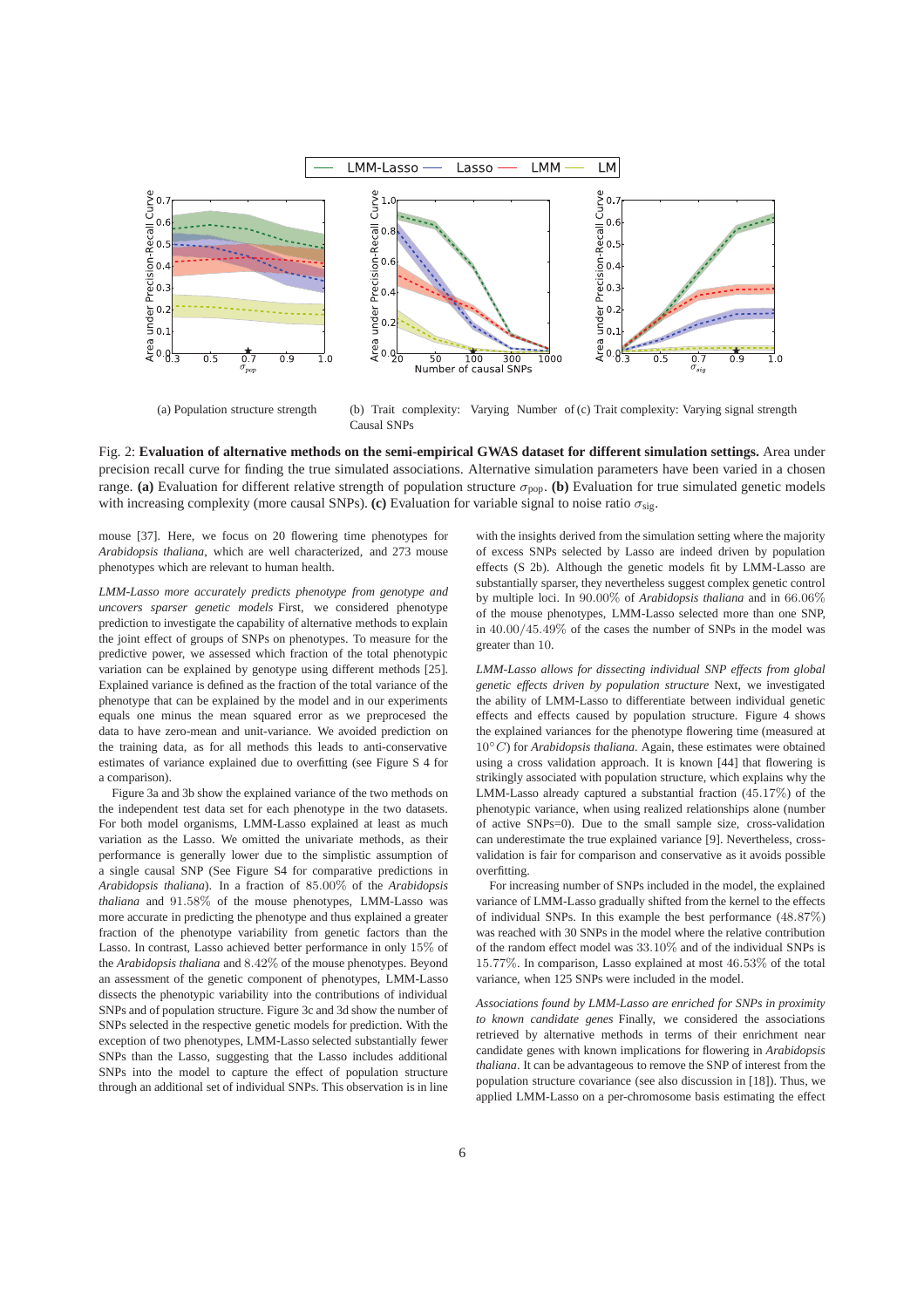

(c) Arabidopsis number of SNPs

(d) Mouse number of SNPs

Fig. 3: **Predictive power and sparsity of the fitted genetic models for Lasso and LMM-Lasso applied to quantitative traits in model systems.** Considered were flowering phenotypes in *Arabidopsis thaliana* and bio-chemical and physiological phenotypes with relevance for human health profiled in mouse. Comparative evaluations include the fraction of the phenotypic variance predicted and the complexity of the fitted genetic model (number of active SNPs). **(a)** Explained variance in *Arabidopsis*. **(b)** Explained variance in mouse. **(c)** Complexity of fitted models in *Arabidopsis*. **(d)** Complexity of fitted models in mouse.

of population structure from all remaining chromosomes. To obtain a comparable cutoff of significance, we employed stability selection for both the LMM-Lasso and Lasso (See Section 3.5).

Table 1 shows that the LMM-Lasso found a greater number of SNPs linked to candidate genes for twelve phenotypes, whereas Lasso retrieved a greater number for only six phenotypes. In the remaining two phenotypes, both methods performed identically (For a complete list of candidate genes found by LMM-Lasso, See Table S1). It is difficult to compare the multivariate approaches with univariate techniques in a quantitative manner since the univariate models tend to retrieve complete LD-Blocks. Thus, we revert to reporting the p-values of the univariate methods for the SNPs detected by the LMM-Lasso.

We also considered to what extent the findings yield evidence for genetic heterogeneity in proximity to candidate genes (as in the simulated setting in Figure 3). Overall, 14.75% of the SNPs linked to candidate genes and selected by the LMM-Lasso appear as adjacent pairs (Table S2), i.e. having a distance less than 10kb to each other, while 5.56% of the SNPs selected by the Lasso do. From all activated SNPs, 8.18% selected by LMM-Lasso and 18.96% selected by the Lasso have at least a second active SNP in close proximity. A



Fig. 4: **Variance dissection into individual SNP effects and global genetic background driven by population structure.** Shown is the explained variance on an independent test set as a function of the number of active SNPs for the flowering phenotype (10◦ ) in *Arabidopsis thaliana*. In blue, the predictive test set variance of the Lasso as a function of the number of SNPs in the model. In green, the total predictive variance of LMM-Lasso for different sparsity levels. The shaded area indicates the fraction of variance LMM-Lasso explains by means of population structure (yellow) and population structure (green). LMM-Lasso without additional SNPs in the model corresponds to a genetic random effect model (black star).

simulated example, illustrating how the LMM-Lasso can detect genetic heterogeneity is shown in Supplementary text S1, Section 3.

## **5 DISCUSSION**

Here, we have presented a Lasso multi-marker mixed model (LMM-Lasso) for detecting genetic associations in the presence of confounding influences such as population structure. The approach combines the attractive properties of mixed models that allow for elegant correction for confounding effects and those of multi-marker models that consider the joint effects of sets of genetic markers rather than one single locus. As a result, LMM-Lasso is able to better recover true genetic effects, even in challenging settings with complex genetic architectures, weak effects of individual markers or presence of strong confounding effects.

LMM-Lasso is relevant for genome-wide association studies of complex phenotypes, particularly the large number of phenotypes whose genetic basis is conjectured to be multifactorial [4]. Here, we have demonstrated such practical use through retrospective analysis of *Arabidopsis thaliana* and data from inbred mouse lines. First, we found that the combination of random effect modeling and multivariate linear models as done in LMM-Lasso improves the prediction of phenotype from genotype, suggesting that the underlying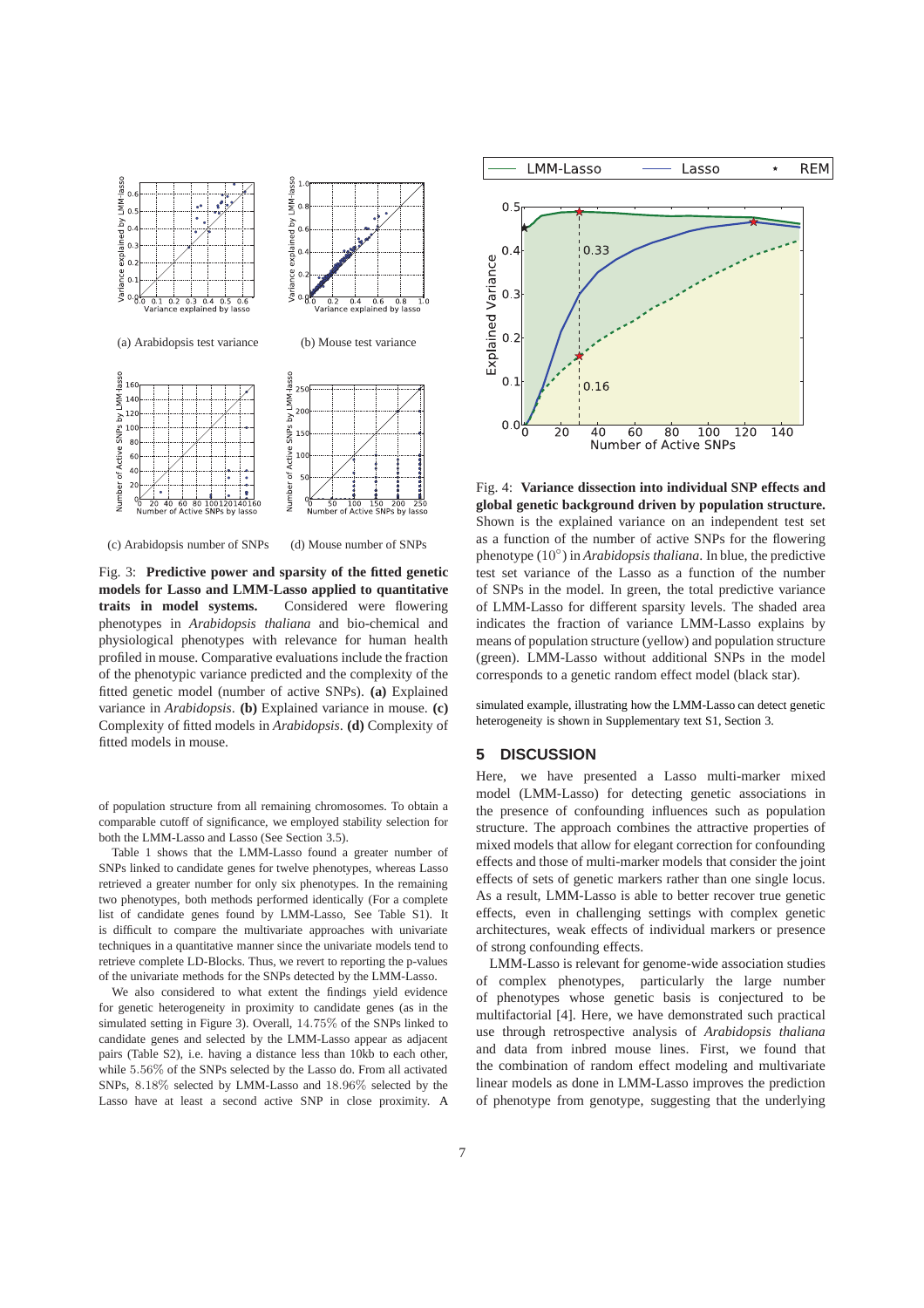| LD<br>5/54<br>4/69<br>5/63<br>LDV<br>3/69<br><b>SD</b><br>3/55<br>2/61<br><b>SDV</b><br>5/54<br>2/60<br>FT10<br>4/67<br>1/48<br>FT16<br>4/68<br>3/51<br>FT22<br>2/54<br>1/64<br>2W<br>3/53<br>2/65<br>8W<br>2/51<br>4/59 | Lasso |
|--------------------------------------------------------------------------------------------------------------------------------------------------------------------------------------------------------------------------|-------|
|                                                                                                                                                                                                                          |       |
|                                                                                                                                                                                                                          |       |
|                                                                                                                                                                                                                          |       |
|                                                                                                                                                                                                                          |       |
|                                                                                                                                                                                                                          |       |
|                                                                                                                                                                                                                          |       |
|                                                                                                                                                                                                                          |       |
|                                                                                                                                                                                                                          |       |
|                                                                                                                                                                                                                          |       |
| FLC<br>5/52<br>3/53                                                                                                                                                                                                      |       |
| <b>FRI</b><br>3/43<br>3/46                                                                                                                                                                                               |       |
| 8WGHFT<br>4/59<br>2/66                                                                                                                                                                                                   |       |
| 8WGHLN<br>1/48<br>4/58                                                                                                                                                                                                   |       |
| 0WGHFT<br>4/58<br>3/63                                                                                                                                                                                                   |       |
| FTField<br>4/61<br>3/69                                                                                                                                                                                                  |       |
| <b>FTDiameterField</b><br>1/49<br>1/51                                                                                                                                                                                   |       |
| <b>FTGH</b><br>2/61<br>1/49                                                                                                                                                                                              |       |
| LN10<br>3/50<br>2/67                                                                                                                                                                                                     |       |
| LN16<br>3/64<br>2/58                                                                                                                                                                                                     |       |
| LN22<br>4/54<br>2/65                                                                                                                                                                                                     |       |

**Table 1. Associations close to known candidate genes.** We report true positives/positives (TP/P) for LMM-Lasso and Lasso for all phenotypes related to flowering time in *Arabidopsis thaliana*. P are all activated SNPs and TP are all activated SNPs that are close to candidate genes.

model that accounts for both, population structure effects and multi-locus effects, is a better fit to real genetic architectures. It is widely accepted that the missing heritability in single-locus genome wide association mapping can often be explained by a large number of loci that have a joint effect on the phenotype [40] while leading only to weak signals of association if considered independently. In addition to recovering greater fractions of the heritable component of quantitative traits, LMM-Lasso allows for differentiating between variation that is broad-scale genetic and hence likely caused by population structure and individual genetic effects. In *Arabidopsis* and mouse, this approach revealed substantially sparser genetic models than naive Lasso approaches. Second, LMM-Lasso retrieves genetic associations that are enriched for known candidate genes. In line with the findings in [41], we retrieved an increased rate of physically adjacent SNPs selected in proximity to candidate genes.

Neither the concept of accounting for population structure nor multivariate modeling of the genetic data are novel *per se*. An approach for distincting populations based on multitask learning is presented in [30]. There is a vast amount of literature using a  $\ell_1$ -regularized approach for genome-wide associations studies [38, 16, 15]. In [5], as sparse random effect model is proposed, where the markers are modeled as random Lasso effects. In [11, 17], the authors suggest to add principal components to the model to correct for population structure. While these approaches can be effective in some settings, principal components cannot account for family structure or cryptic relatedness [29]. Importantly, none of these approaches

considers including random effects to control for confounding. A notable exception is the general L1 mixed model framework by Schelldorfer et. al. [34], who consider a random effect component but do not provide a scalable algorithm that is applicable to genome-wide settings.

The proposed model is also closely related to existing mixed models, however these are predominantly considering individual SNPs in isolation. An exception is work in parallel [35] who propose a joint model of multiple large effect loci in a mixed model using a step-wise regression approach. An important difference to our work is the sequential selection of SNPs, which implies an effect due to ordering whereas LMM-Lasso selects all SNPs jointly.

As sample sizes increase, the power of detecting multifactorial effects will quickly rise. Moreover, larger datasets improve the feasibility to estimate accurate p-values of individual markers by using stability selection [23], which involves randomized splitting of the dataset. However, it is unclear how strongly the sample size splitting affects the power of Lasso-based methods. Our results suggest that  $\ell_1$ regularized methods can indeed be an attractive tool for fitting multifactorial effects in genetic settings, however assessing the statistical significance without loosing power remains a challenge for future research for Lasso methods in general.

LMM-Lasso addresses the problem that multi-marker mapping is inherently linked to the challenge of some markers being picked up by the model due to their correlation with a confounding variable, such as population structure. In a pure Lasso regression model, it is unclear which markers merely reflect these hidden confounders. LMM-Lasso on the other hand explains confounding explicitly as random effect, and thus, helps to resolve the ambiguity between individual genetic effects and phenotype variability due to population structure. In summary, we therefore deem the LMM-Lasso a useful addition to the current toolbox of computational models for unraveling genotype-phenotype relationships.

## **ACKNOWLEDGEMENT**

The authors would like to thank Bjarni J. Vilhjalmsson and Yu Huang for providing the list of genes that are involved in flowering of *A. thaliana*, and Nicolo Fusi for preprocessing of the mouse data.

*Funding*: B.R., C.L. and K.B. were funded by the Max Planck Society. O.S. was supported by a Marie Curie FP7 fellowship.

## **REFERENCES**

[1]S. Atwell, Y. S. Huang, B. J. Vilhjálmsson, G. Willems, M. Horton, Y. Li, D. Meng, A. Platt, A. M. Tarone, T. T. Hu, R. Jiang, N. W. Muliyati, X. Zhang, M. A. Amer, I. Baxter, B. Brachi, J. Chory, C. Dean, M. Debieu, J. de Meaux, J. R. Ecker, N. Faure, J. M. Kniskern, J. D. G. Jones, T. Michael, A. Nemri, F. Roux, D. E. Salt, C. Tang, M. Todesco, M. B. Traw, D. Weigel, P. Marjoram, J. O. Borevitz, J. Bergelson, and M. Nordborg. Genome-wide association study of 107 phenotypes in Arabidopsis thaliana inbred lines. *Nature*, pages 1–5, 2010.